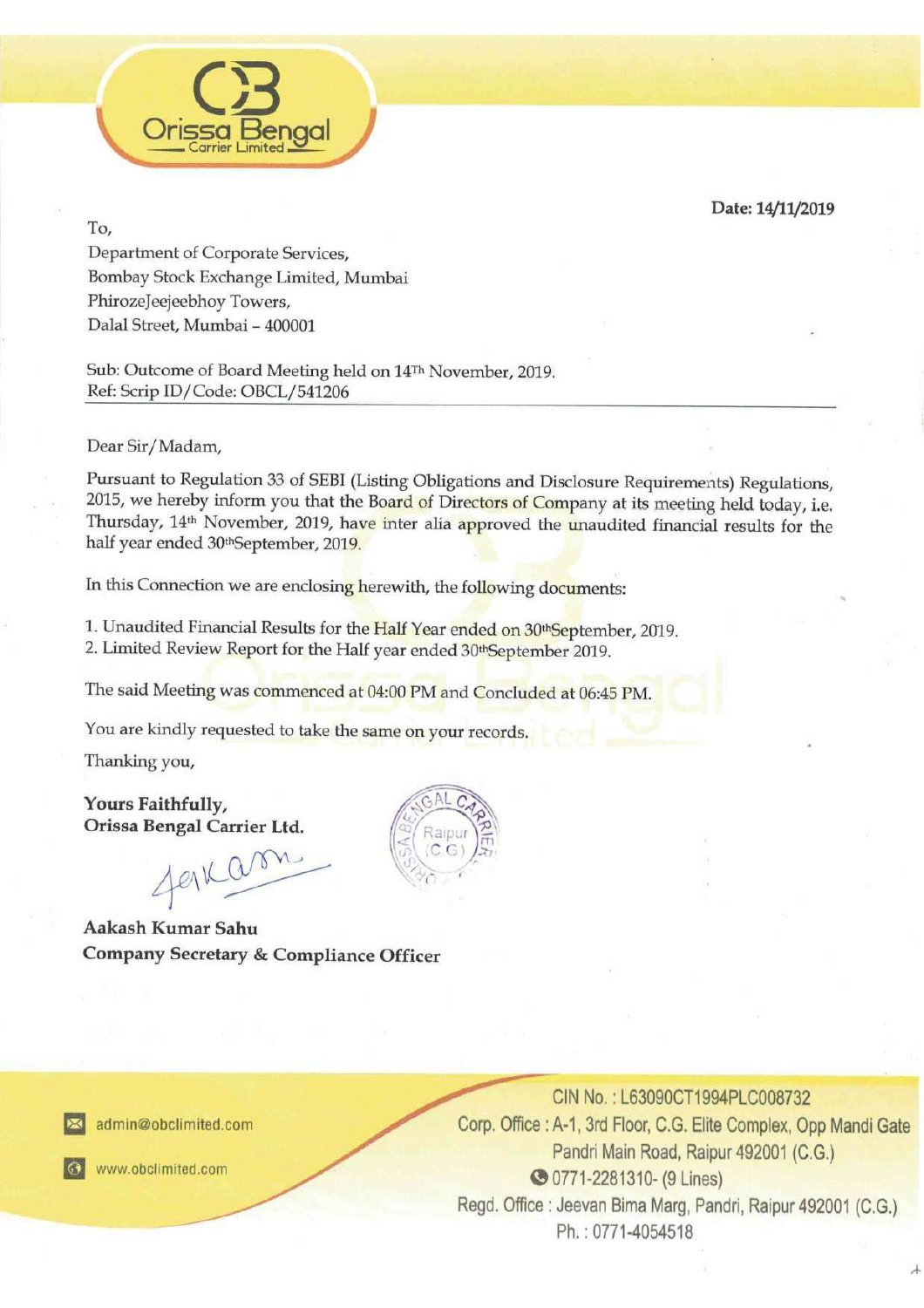

# AGRAWAL & PANSARI

### CHARTERED ACCOUNTANTS

Add:- 2<sup>nd</sup> Floor M.I.G-29, Indravati Colony, Raja Talab Ward, Off. Canal Linking Road, Raipur (C.G.) Ph No.:- 0771-4700560, email- pansari\_ca@yahoo.com

#### Independent Auditors Review Report on Standalone Half Yearly Financial Results of the Company persuant to Regulation 33 of the SEBI (Listing Obligations and Disclosure Requirements) Requlations, 2015.

To

The Board of Directors, Orissa Bengal Carrier Ltd., Jiwan Bima Marg, Pandri, Raipur (CG) 492001

We have reviewed the accompanying statement of unaudited financial results ("the statement") of Orissa Bengal Carrier Ltd. for the half year ended 30<sup>th</sup> September, 2019 attached herewith, being submitted by the Company persuant to the requirements of Regulation 33 of the SEBI (Listing Obligation and Disclosure Requirements) Regulations, 2015 ("Listing Regulations"). This statement is the issue a report on these financial statements based on our review.

net consider the Entity of Interim Financial Information<br>2410 "Review of Interim Financial Information<br>the Entity" issued by the Institute of Chareguires that we plan and perform the rere optimarily to inquiries of Company We conducted our review in accordance with the standard on Review Engagement (SRE)<br>2410 "Review of Interim Financial Information performed by the Independent Auditor of<br>the Entity" issued by the Institute of Chartered Acco audit and accordingly, we do not express an audit opinion.

Based on our review conducted as above, nothing has come to our attention that causes<br>us to believe that the accompanying statement of unaudited financial results prepared in<br>accordance with applicable accounting standards

For, AGRAWAL & PANSARI Chartered Accountants Firm Registration No. : 0033504

 $\Omega$   $\omega$ ay



Membership No. 401080 UDIN-19401080AAAACO1212

Date : 14.11.2019 CA V.K. ADWANI Place : Raipur (Partner)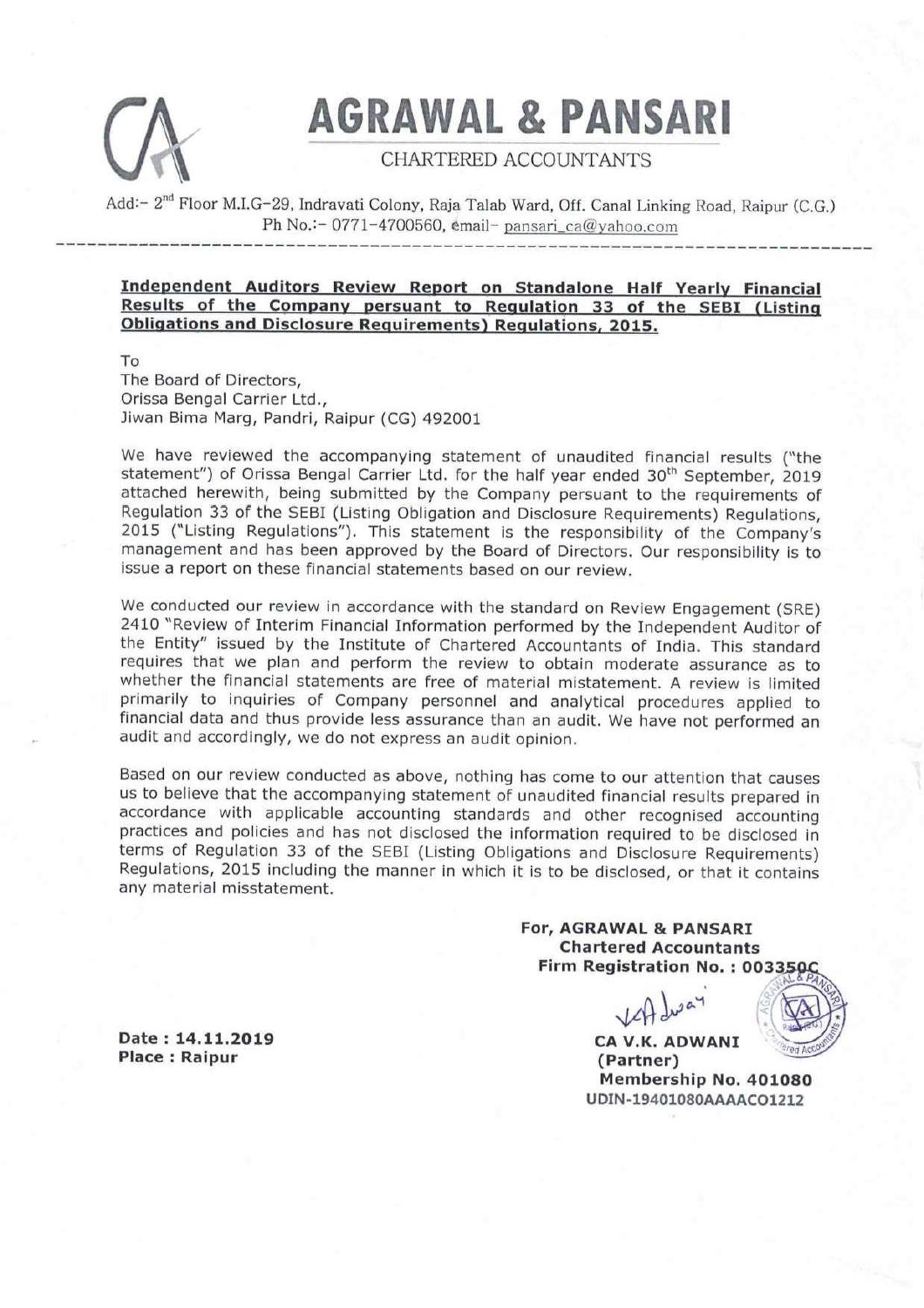**ORISSA BENGAL CARRIER LIMITED** 

Jiwan Bima Marg, Pandri, Raipur (C.G.)-492001<br>(CIN:L63090CTI994PLC008732)

Email id: admin@obclimited.com,

Website: www.obclimited.com

 $\sim$   $\sim$   $\sim$   $\sim$   $\sim$   $\sim$ 

## **Balance Sheet as at 30th September 2019**

| (Rupees in Lakns)  |                                                 |                                |                                   |  |  |  |
|--------------------|-------------------------------------------------|--------------------------------|-----------------------------------|--|--|--|
| <b>PARTICULARS</b> |                                                 | Half Year Ended on             | Previous Year Ended<br>31/03/2019 |  |  |  |
|                    |                                                 | 30/09/2019<br><b>Unaudited</b> | Audited                           |  |  |  |
|                    |                                                 |                                |                                   |  |  |  |
| I.                 | <b>EQUITY AND LIABILITIES</b>                   |                                |                                   |  |  |  |
| 1                  | <b>Shareholders' funds</b>                      |                                | 2,108.28                          |  |  |  |
|                    | Share capital<br>(a)                            | 2,108.28                       |                                   |  |  |  |
|                    | Reserves and surplus<br>(b)                     | 4,415.69                       | 4,028.47                          |  |  |  |
|                    | Money received against share warrants<br>(c)    |                                |                                   |  |  |  |
|                    |                                                 | 6,523.97                       | 6,136.75                          |  |  |  |
| 2                  | Share application money pending allotment       |                                |                                   |  |  |  |
| Ż.                 | <b>Non-current liabilities</b>                  |                                | 1,122.48                          |  |  |  |
|                    | Long-term borrowings<br>(a)                     | 1,025.97                       | 51.07                             |  |  |  |
|                    | Deferred tax liabilities (Net)<br>(b)           | 41.57                          |                                   |  |  |  |
|                    | Other Long term liabilities<br>(c)              |                                |                                   |  |  |  |
|                    | Long-term provisions<br>(d)                     |                                | 1,173.55                          |  |  |  |
|                    |                                                 | 1,067.54                       |                                   |  |  |  |
| 4                  | <b>Current liabilities</b>                      |                                | 1,050.74                          |  |  |  |
|                    | Short-term borrowings<br>(a)                    | 1,238.02                       | 2,175.24                          |  |  |  |
|                    | Trade payables<br>(b)                           | 1,782.03                       | 596.08                            |  |  |  |
|                    | Other current liabilities<br>$\left( c \right)$ | 601.60                         |                                   |  |  |  |
|                    | Short-term provisions<br>(d)                    | 268.55                         | 457.67                            |  |  |  |
|                    | <b>TOTAL</b>                                    | 3,890.19<br>11,481.70          | 4,279.73<br>11,590.03             |  |  |  |
|                    |                                                 |                                |                                   |  |  |  |
| II.                | <b>ASSETS</b>                                   |                                |                                   |  |  |  |
| $\mathbf{1}$       | <b>Non-current assets</b>                       |                                |                                   |  |  |  |
|                    | Fixed assets<br>(a)                             | 1,547.78                       | 1,605.65                          |  |  |  |
|                    | Tangible assets<br>$\langle i \rangle$          |                                |                                   |  |  |  |
|                    | Intangible assets<br>(ii)                       | 2.19                           |                                   |  |  |  |
|                    | Capital work-in-progress<br>(iii)               |                                |                                   |  |  |  |
|                    | Intangible assets under development<br>(iv)     |                                |                                   |  |  |  |
|                    | Non-current investments<br>(b)                  |                                |                                   |  |  |  |
|                    | Deferred tax assets (net)<br>(c)                | 280.56                         | 232.16                            |  |  |  |
|                    | Long-term loans and advances<br>(d)             |                                |                                   |  |  |  |
|                    | Other non-current assets<br>(e)                 | 1,830.53                       | 1,837.81                          |  |  |  |
|                    |                                                 |                                |                                   |  |  |  |
| $\overline{2}$     | <b>Current assets</b>                           |                                |                                   |  |  |  |
|                    | Current investments<br>(a)                      |                                |                                   |  |  |  |
|                    | Inventories<br>(b)                              | 9,049.59                       | 9,045.95                          |  |  |  |
|                    | Trade receivables<br>(c)                        | 210.91                         | 195.47                            |  |  |  |
|                    | Cash and cash equivalents<br>(d)                | 383.46                         | 506.25                            |  |  |  |
|                    | Short-term loans and advances<br>(e)            | 7.22                           | 4.55                              |  |  |  |
|                    | Other current assets<br>(f)                     | 9,651.17                       | 9,752.22                          |  |  |  |
|                    |                                                 | 11,481.70                      | 11,590.03                         |  |  |  |
|                    | <b>TOTAL</b>                                    |                                |                                   |  |  |  |

For and on behalf of the Board of Directors.

(RATAN KUMAR AGRAWAL)

Managing Director<br>DIN: 01608584

PLACE: RAIPUR DATE : 14/11/2019